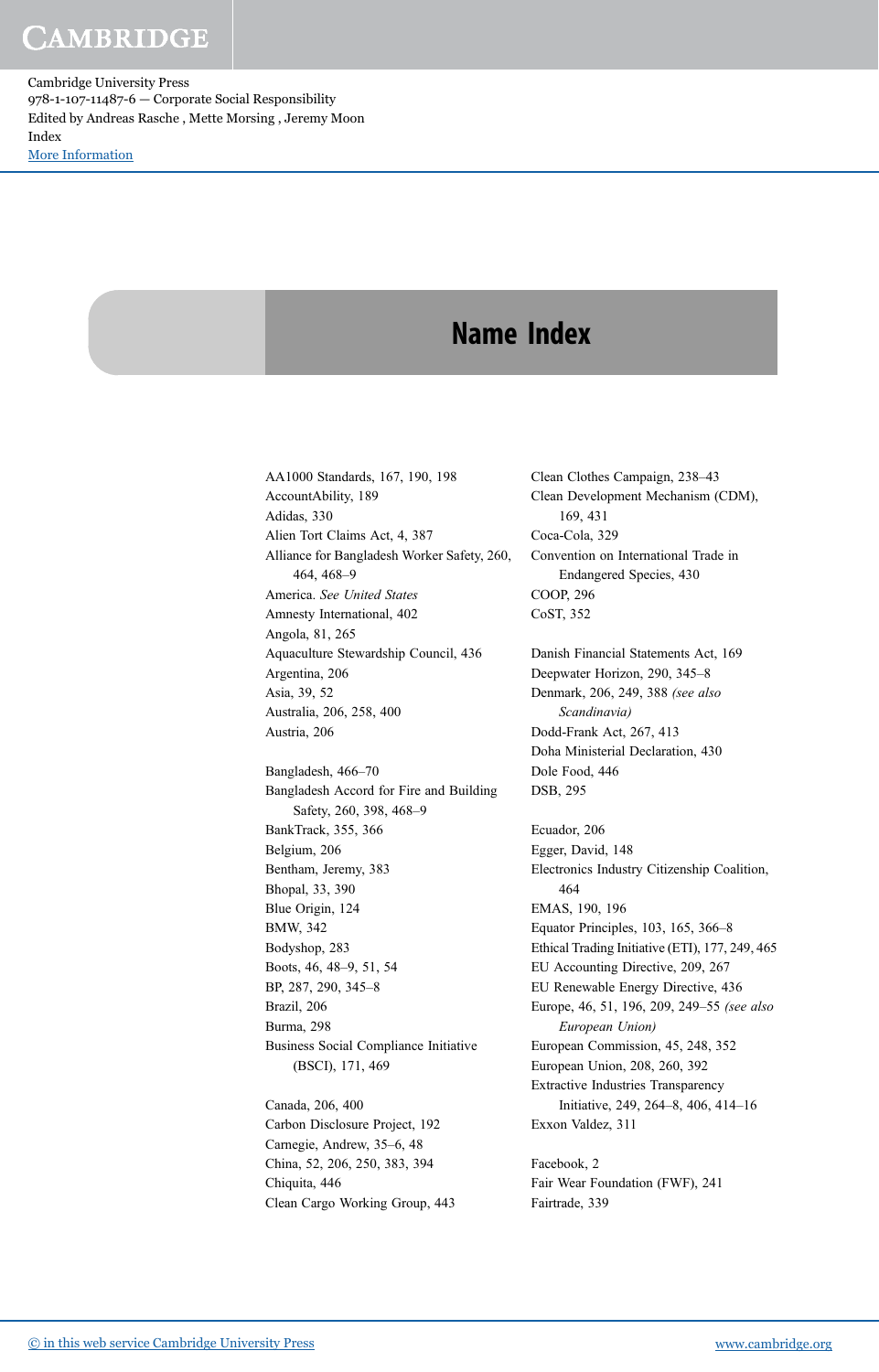| 524 |                                                                                | Name Index                                                         |
|-----|--------------------------------------------------------------------------------|--------------------------------------------------------------------|
|     |                                                                                |                                                                    |
|     | Finland, 206                                                                   | International Labour Organization (ILO),<br>453                    |
|     | Forest Stewardship Council (FSC), 139–40,<br>164, 170, 173, 176, 339, 398, 435 | International Monetary Fund, 352                                   |
|     |                                                                                | International Social and Environmental                             |
|     | France, 206, 209<br>Friedman, Milton, 36                                       | Labeling Alliance (ISEAL), 435                                     |
|     | FTSE4Good Index, 420                                                           | International Standard on Assurance<br>Engagement (ISAE) 3000, 198 |
|     | Gantt, Henry, 50                                                               | International Standardization Organization                         |
|     | Gap, 260                                                                       | (ISO), 53                                                          |
|     | General Motors (GM), 110-11                                                    | Ireland, 207                                                       |
|     | Germany, 7, 48, 207                                                            | ISO 14000, 256                                                     |
|     | Ghana, 293                                                                     | ISO 14001, 167, 173–4, 177, 179                                    |
|     | Glencore-Xstrata, 344                                                          | ISO 26000, 53, 167, 193, 392, 398                                  |
|     | Global Reporting Initiative (GRI), 166, 189,<br>191, 204, 214-17               | Italy, 207                                                         |
|     | Goldman Sachs, 332                                                             | Japan, 207, 250, 383                                               |
|     | Google, 2–3, 113, 136, 148–50<br>Greece, 207                                   | Johnson & Johnson, 312-13                                          |
|     | Green American, 322                                                            | Kramer, Mark. See Porter & Kramer                                  |
|     | Greenhouse Gas Protocol, 191                                                   | Kyoto Protocol, 428, 431                                           |
|     | Greenpeace, 123, 283, 302-4, 307, 318,                                         |                                                                    |
|     | 322, 335                                                                       | Leadership in Energy and Environmental                             |
|     | GRI. See Global Reporting Initiative                                           | Design (LEED), 168                                                 |
|     | Group of States against Corruption, 412<br>Grundfos, 288                       | Lundbeck, $400-2$                                                  |
|     |                                                                                | Maersk, 80-3, 295, 413                                             |
|     | H&M, 12, 287, 329                                                              | Malaysia, 39, 207                                                  |
|     | Habermas, Jürgen, 142, 298                                                     | Marine Stewardship Council, 229, 436                               |
|     | Heineken, 446                                                                  | Maritime Anti-Corruption Network, 413                              |
|     | Hershey, 322                                                                   | Marks & Spencer, 55–9, 330                                         |
|     | Honey Maid, 322-5                                                              | Marx, Karl, 383                                                    |
|     | Hong Kong, 207<br>Hungary, 207                                                 | Medicines Transparency Alliance (MeTA),<br>352                     |
|     |                                                                                | Mexican Gulf, 290, 345-8                                           |
|     | IKEA, 299-300                                                                  | Mexico, 207                                                        |
|     | ILO Declaration, 381, 390<br>India, 207                                        | Monsanto, 127-33                                                   |
|     | Indonesia, 207, 302                                                            | Nestlé, 123, 287, 302–4, 330, 335, 399                             |
|     | Interface Carpets, 101                                                         | Netherlands, 229, 258                                              |
|     | International Aid Transparency Initiative                                      | New Transparency, 353                                              |
|     | $(IATI)$ , 352                                                                 | Nigeria, 207                                                       |
|     | International Bill of Rights, 381, 383, 398                                    | Nike, 93, 96, 307, 399, 463                                        |
|     | International Chamber of Commerce, 413                                         | Norway, 207                                                        |
|     | International Council on Clean<br>Transportation (ICCT), 23                    | Novo Nordisk, 117-18, 300                                          |
|     | International Integrated Reporting Council                                     | Obama, Barack, 345, 352                                            |
|     | (IIRC), 166, 193, 197                                                          | OECD, 394, 412                                                     |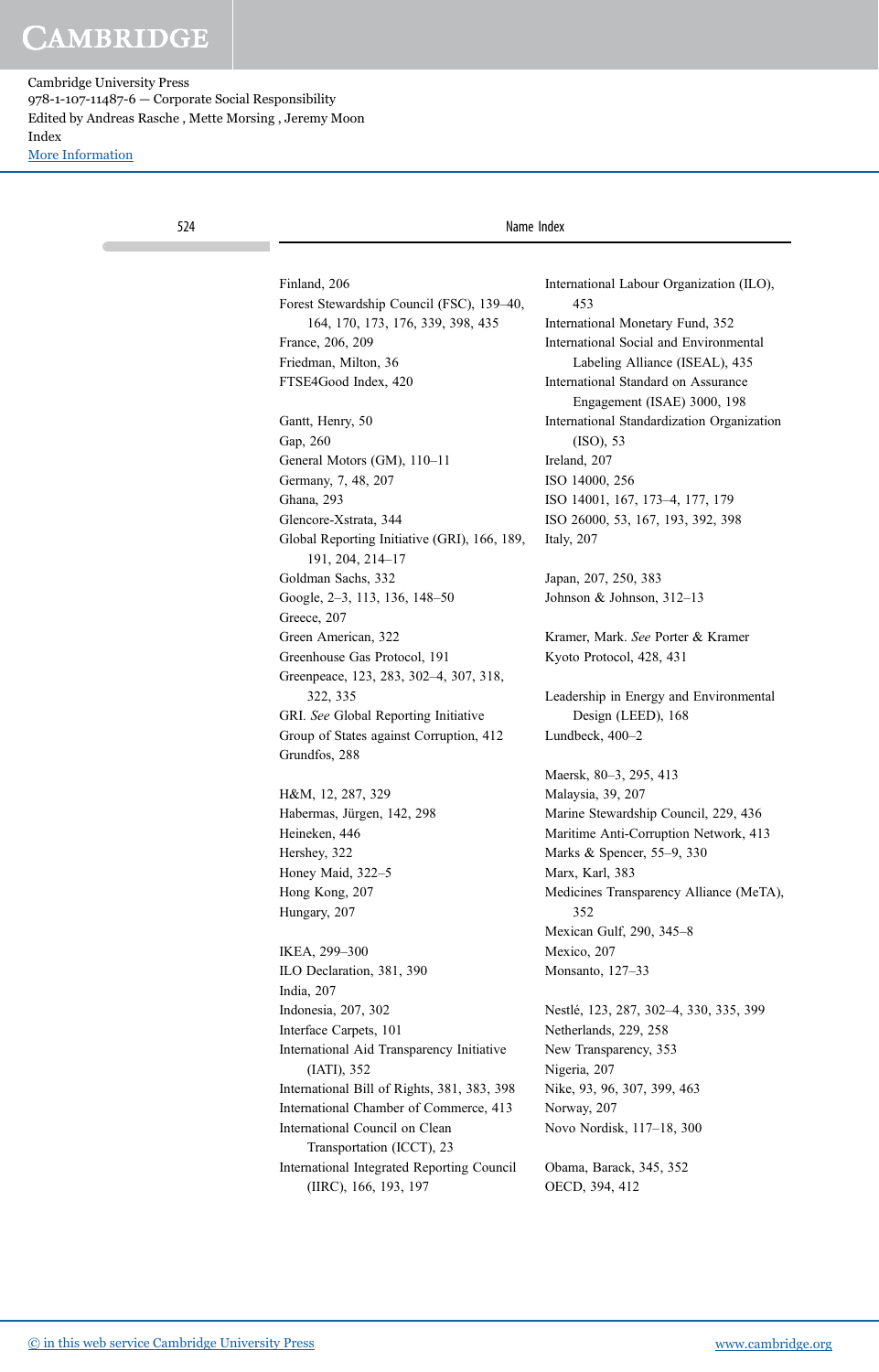| 525 |                                                       | Name Index                                                            |
|-----|-------------------------------------------------------|-----------------------------------------------------------------------|
|     |                                                       |                                                                       |
|     | OECD Convention on Combating Bribery,                 | Statoil, 418                                                          |
|     | 412                                                   | Sunlight Foundation, 352                                              |
|     | <b>OECD's Guidelines for Multinational</b>            | Sustainable Shipping Initiative, 443                                  |
|     | Enterprises, 166, 390, 392, 400                       | Sweden, 208 (see also Scandinavia)                                    |
|     | Opensource-solar, 125<br>Owen, Robert, 35, 37, 48     | Taiwan, 208                                                           |
|     |                                                       | Tata, 46, 49, 51-2, 54-5                                              |
|     | Pakistan, 207                                         | TerraCycle, 105-7                                                     |
|     | Panama leaks, 350                                     | Thailand, 208                                                         |
|     | Partnering Against Corruption Initiative              | The Netherlands, 207                                                  |
|     | (PACI), 413                                           | Tim Hortons, 95                                                       |
|     | Perkins, Charles Elliot, 35-6                         | TOMS Group, 293                                                       |
|     | Philip Morris, 343                                    | Total, 298                                                            |
|     | Philippines, 208                                      | Transparency International, 352, 406, 414,                            |
|     | Philips Electronics, 446                              | 416                                                                   |
|     | Porsche, 124                                          | Transparency Policy Project, 353                                      |
|     |                                                       |                                                                       |
|     | Porter & Kramer, 64, 68-80                            | Turkey, 208                                                           |
|     | Porter, Michael. See Porter & Kramer                  |                                                                       |
|     | Principles for Responsible Investment, 16             | UK Bribery Act, 4, 406, 413                                           |
|     | Publish What You Pay, 162, 265, 414                   | UN Commission on Human Rights, 4                                      |
|     | Puma, 464                                             | UN Convention against Corruption, 412                                 |
|     |                                                       | UN Development Program, 414                                           |
|     | Rana Plaza, 259, 384, 467-70                          | UN Framework Convention on Climate                                    |
|     | Rawls, John, 142                                      | Change, 428                                                           |
|     | Reprieve, 401                                         | UN Global Compact, 4, 16, 81, 139, 166,                               |
|     | Rockefeller, John D., 35-6                            | 173, 180-4, 192, 204, 382, 390, 392,                                  |
|     | Roddick, Anita, 283                                   | 398, 406, 414                                                         |
|     | Roundtable for Sustainable Biomaterials,<br>$436 - 7$ | UN Guiding Principles on Business and<br>Human Rights, 4, 382, 392-7, |
|     | Ruggie, John, 137, 391                                | 399                                                                   |
|     |                                                       | UN Human Rights Council, 4, 391                                       |
|     | SA 8000, 167, 398                                     | UN International Maritime Organization,                               |
|     | Saudi Arabia, 208                                     | 441, 448                                                              |
|     | Scandinavia, 116-17, 256                              | UN Millennium Development Goals, 53                                   |
|     | Scandinavian. See Scandinavia                         | UN Sustainable Development Goals, 2, 53,                              |
|     | <b>SEKEM, 102</b>                                     | 180                                                                   |
|     | Shakespeare, 331                                      | Unilever, 229, 330                                                    |
|     | Shared Value Initiative, 79, 81                       | Union Carbide Corporation, 33, 390                                    |
|     | Shell, 196, 228, 364, 399                             | United Kingdom, 208, 233, 249, 258, 387,                              |
|     | Siemens, 7, 144, 406, 412, 421-4                      | 400                                                                   |
|     | Sinar Mas Group, 303, 344                             | United Nations, 4, 45                                                 |
|     | Singapore, 208                                        | United States, 50, 208, 249, 260, 387, 400                            |
|     | Sodexo, 286                                           | Universal Declaration of Human Rights,                                |
|     | South Africa, 208-9, 228, 390                         | 381, 453                                                              |
|     | South Korea, 208, 250                                 | US Environmental Protection Agency                                    |
|     | Spain, 208                                            | (EPA), 23                                                             |
|     | Starbucks, 288, 297                                   | US Foreign Corrupt Practices Act, 4, 412                              |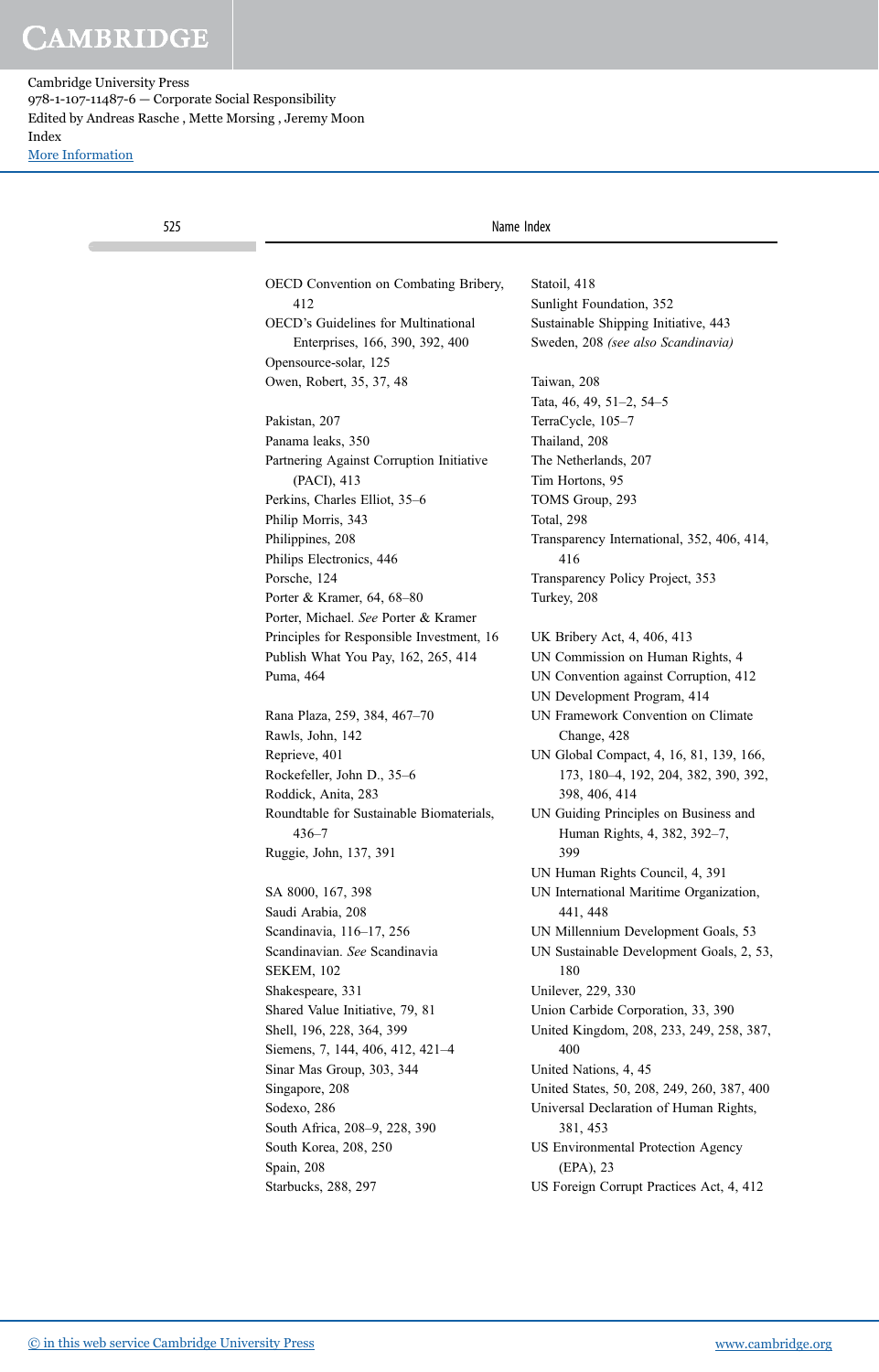Cambridge University Press 978-1-107-11487-6 — Corporate Social Responsibility Edited by Andreas Rasche , Mette Morsing , Jeremy Moon Index [More Information](www.cambridge.org/9781107114876)

| 526 |                                            | Name Index                                                    |  |
|-----|--------------------------------------------|---------------------------------------------------------------|--|
|     | Vattenfall, 282-3, 290<br>Volkswagen, 22–6 | World Commission on Environment and<br>Development (WCED), 14 |  |
|     | <b>Volvo, 286</b>                          | World Ports Climate Initiative,<br>443                        |  |
|     | Wakker Dier, 229–30<br>Walmar, 446         | WWF, 229                                                      |  |
|     | Wal-Mart, 260                              | Yahoo, 3                                                      |  |

[© in this web service Cambridge University Press](www.cambridge.org) www.cambridge.org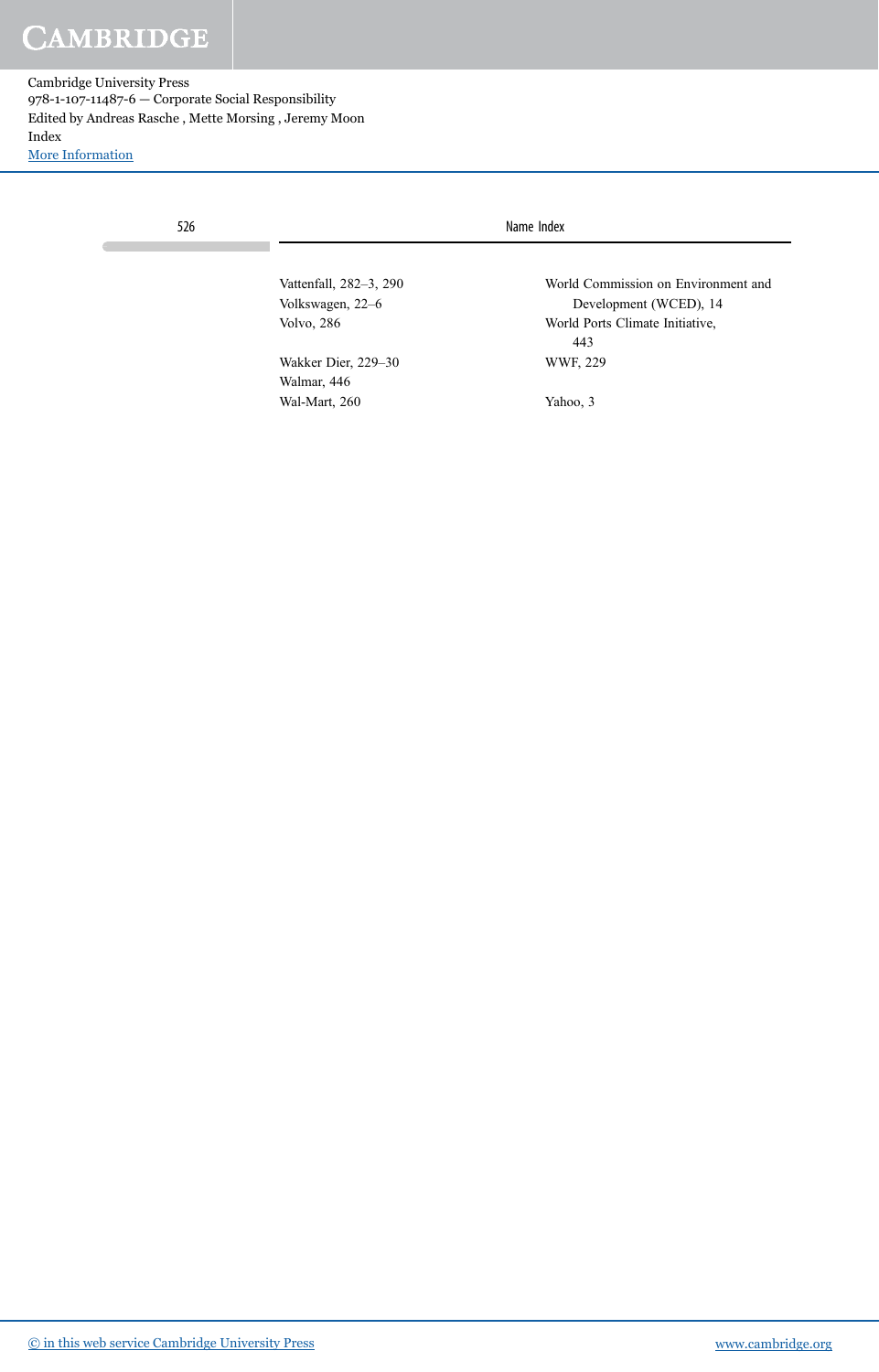Cambridge University Press 978-1-107-11487-6 — Corporate Social Responsibility Edited by Andreas Rasche , Mette Morsing , Jeremy Moon Index [More Information](www.cambridge.org/9781107114876)

# Subject Index

accountability, 387 acquiescence, 236 activism, 224–38 activists, 222, 317 adequate wage. See fair wage anti-report. See shadow reporting aspirational talk, 237, 363–4 attribution theory, 316 avoidance, 236

boycott, 225, 228–30 bribery, 407 business case, 201 for CSR, 16–17, 37, 66–8 business ethics, 15–16

child labour. See labour rights climate change, 431–2 code of conduct, 21, 387, 418, 463 compromise, 236 corporate accountability, 15 corporate citizenship, 15, 137 corporate environmental responsibility, 432 corporate governance, 20–2 corporate reputation. See reputation corporate responsibility reporting, 187–217 criticims of, 201–2 definition of, 188–94 evolution of, 194–8 in different countries, 210–12 in different sectors, 212–13 mandatory, 204–10 rationales for, 199–201 voluntary, 203–5 corporate social irresponsibility, 10–12, 74, 330 corporate social performance, 65

corporate social responsibility definition of, 5–13 governance and, 21–2 government and, 246–70 history of, 31-55 instrumental perspective of, 9 normative dimension of, 8 political nature of. See political CSR rationale for, 34–8 regulation for, 249–55 reputation and, 309 corporate social responsibility reporting. See corporate responsibility reporting corporate social responsibility standards, 164–80 CSR standards critique of, 177–80 impacts of, 172–7 legitimacy of, 170–2 types of, 165–7 corporate strategy, 19 corporate sustainability, 14–15 definition, 87–92 corruption, 405–26 definition, 406–10 direct regulation, 412–13 multi-stakeholder regulation, 414–16 risk management, 417–21 self-regulation, 413–14 counter accounts. See shadow reporting creating shared value, 68–80 definition, 69 crisis communication, 307–27 crisis response, 310–13 CSR communication, 20, 281–305 and corporate morality, 285–91 and crisis communication, 307–27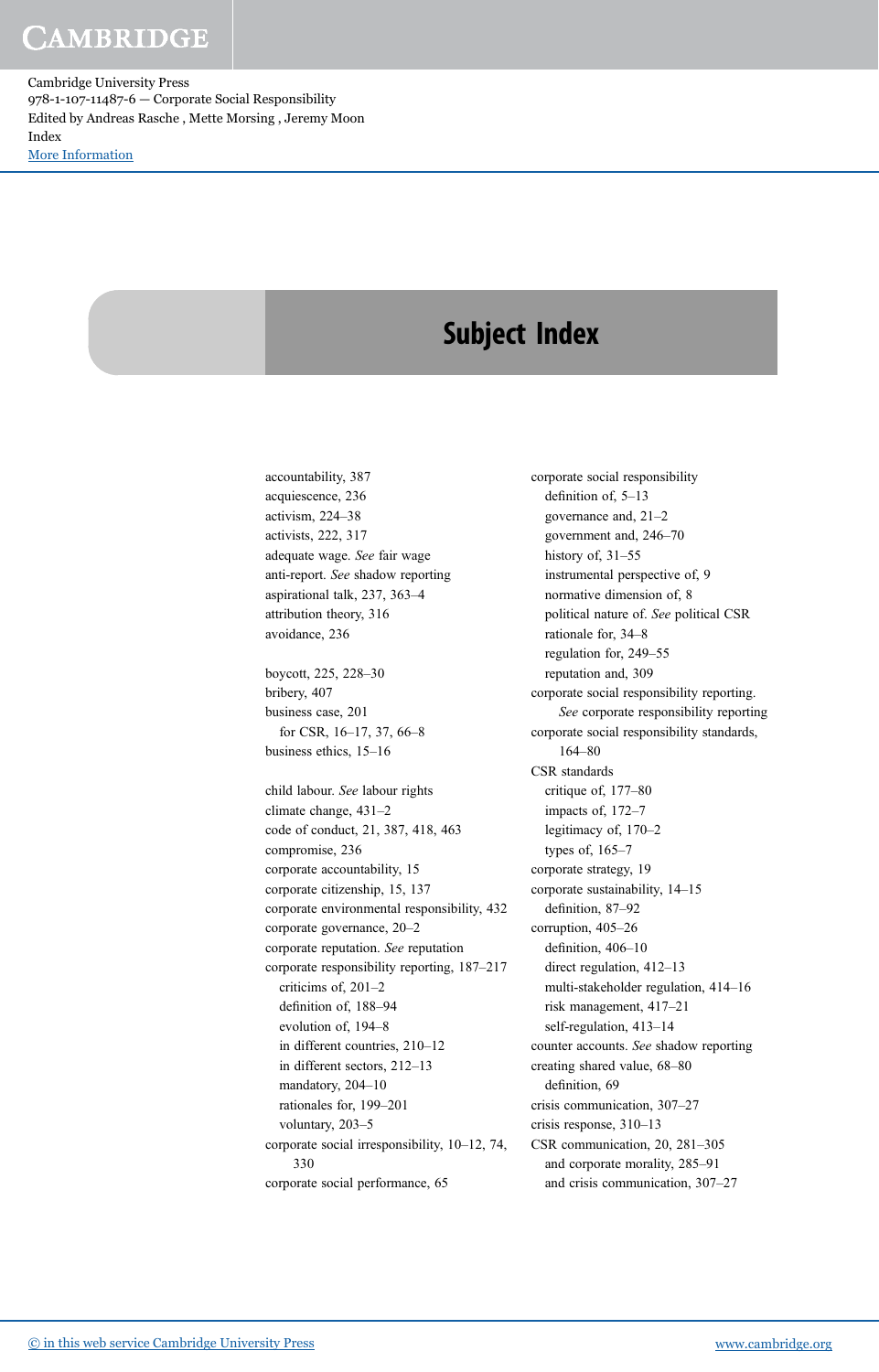| 528 |                                           | Subject Index                                                       |
|-----|-------------------------------------------|---------------------------------------------------------------------|
|     |                                           |                                                                     |
|     | CSR communication (cont.)                 | due diligence, 393-4                                                |
|     | definition, 281                           | natural rights, 383                                                 |
|     | instrumental phase of, 295–6              | regime, 389-93                                                      |
|     | network phase of, 300-2                   | remedy, 397-400                                                     |
|     | political phase of, 296–300               |                                                                     |
|     | strategies for, 290-4                     | industrialisation                                                   |
|     | CSR talk, 337-8, 341-3                    | and CSR, 46-9                                                       |
|     | CSR walk, 337-41, 344                     | information and communications<br>technologies (ICT), 147 (see also |
|     | datafication, 2-3                         | social media)                                                       |
|     | defiance, 236                             | institutional theory, 18, 199                                       |
|     | democracy, 140                            | integrated reporting, 166, 197-8                                    |
|     | and political CSR. See political CSR      | Internet                                                            |
|     | due diligence, 393, 418–19                | and corporate responsibility reporting,<br>194                      |
|     | emic perspective, 408                     |                                                                     |
|     | environmental governance, 427-31          | Kantian ethics, 457, 461                                            |
|     | and multi-stakeholder initiatives, 434–8  |                                                                     |
|     | direct regulation, 430-1                  | labour rights, $451-71$                                             |
|     | international regulation, 430             | core, 381, 396                                                      |
|     | self-regulation, 431-4                    | direct regulation, 466-7                                            |
|     | transnational, 438-40                     | multi-stakeholder initiatives, 465–6                                |
|     | etic perspective, 408                     | labour standards core, 453 (see also core                           |
|     | external assurance, 198                   | labour rights)                                                      |
|     | extra-institutional tactics, 318          | legitimacy, 170, 334, 336                                           |
|     | extraterritorial regulation, 4            | democratic, 261, 263<br>input, 170                                  |
|     |                                           | moral, 235, 298                                                     |
|     | facilitation payment, 407                 |                                                                     |
|     | fair trade, 175                           | output, 170                                                         |
|     | fair wage, 461                            | pragmatic, 235, 296                                                 |
|     | forced labour. See labour rights          | legitimacy theory, 199                                              |
|     | fracking, 220                             | living wages, 455                                                   |
|     | freedom of association. See labour rights |                                                                     |
|     |                                           | manipulation, 236                                                   |
|     | global value chain analysis, 440          | moral case                                                          |
|     | globalisation, $221, 451-2$               | for CSR, 18                                                         |
|     | and Corporate Social Responsibility, 3-5  | multi-stakeholder initiatives, 138-40, 249,                         |
|     | governance gap, 137-8, 164, 256, 384      | 263                                                                 |
|     | government                                | and labour rights, 465-6                                            |
|     | and CSR, 246-70                           | democracy and, 140-3                                                |
|     | green shipping, 443                       | environmental governance and, 434-8                                 |
|     | greenwashing, 35, 338, 342                |                                                                     |
|     |                                           | NGO. See non-governmental organisation                              |
|     | hard law, 169, 381, 387                   | non-financial reporting. See corporate                              |
|     | human rights, 379-403                     | responsibility reporting                                            |
|     | business case for, 386                    | non-governmental organisation, 220-44                               |
|     | definition, 381-6                         | activist. See activists                                             |